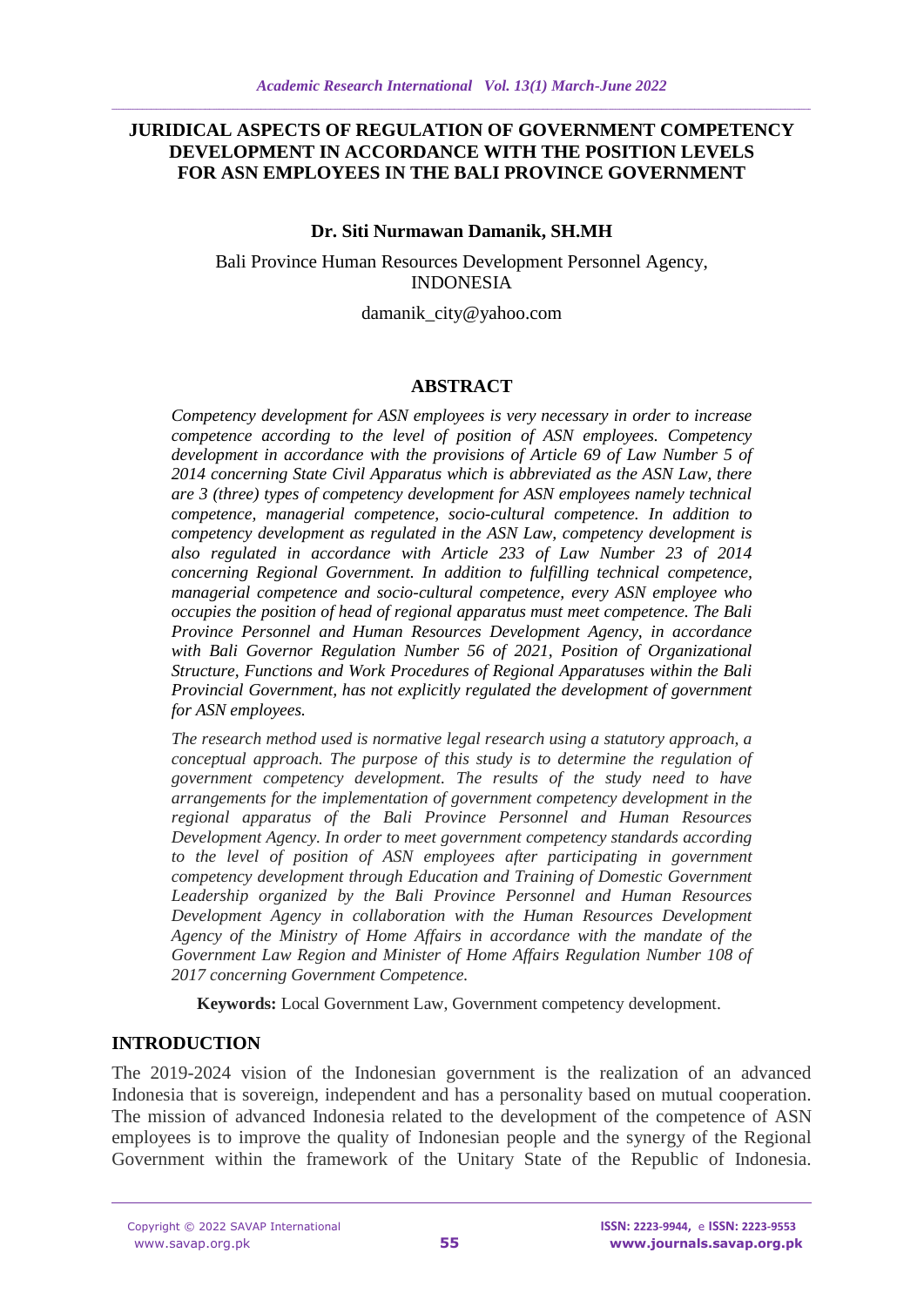Improving the quality of Indonesian people is very necessary because the development of human resources is the key so that Indonesia becomes more advanced. Human resource development is carried out in synergy between the central government in this case the Human Resources Development Agency of the Ministry of Home Affairs of the Republic of Indonesia, the State Administration Agency and the Provincial Government in this case the Governor as the representative of the central government to carry out the policies issued by the central government.

The vision of a developed, sovereign Indonesia was followed up by the Governor of Bali with the Vision of Nangun Sat Kerthi Loka Bali which means "Maintaining the Sanctity and harmony of Bali's Nature and its contents, to realize a prosperous and happy Krama Bali life, sakala-niskala towards the life of Balinese manners and Gumi in accordance with Bung Karno's Trisakti principle is politically sovereign, economically independent, and has a natural cultural personality through patterned, comprehensive, planned, directed, and integrated development within the framework of the Unitary State of the Republic of Indonesia based on the values of Pancasila on June 1, 1945.

In realizing the Vision of Nangun Sat Kerthi Loka Bali, it is pursued through 22 (twenty two) Bali Development missions which are the direction of the Bali Development policy as the implementation of a planned universal development pattern. Governor of Bali Regulation Number 56 of 2021 concerning the Position of Organizational Structure, Functions and Work Procedures of Regional Apparatus within the Bali Provincial Government, the Bali Province Personnel and Human Resources Development Agency is given the authority of the Regional Government to carry out one of the missions, namely the 6th mission. The 6th mission is to develop highly competitive human resources, namely quality and integrity, quality, professionalism and morality as well as having a solid identity that is developed based on the values of local wisdom of Balinese manners.

The Human Resources Development and Personnel Agency has the task of carrying out supporting functions of government affairs which are the authority of the Province in the field of personnel and human resource development, with the aim of realizing a civil servant management merit system, abbreviated as PNS. Article 21 of the ASN Law, that every ASN employee has the right and opportunity to develop competence. Article 69 paragraph 2 of the ASN Law states that competence consists of technical competence, managerial competence, and socio-cultural competence. Competency development is the right of ASN employees, therefore every government agency, both central and local governments, is obliged to prepare an annual competency development plan as stated in the annual work plan of the respective agency's budget.

Article 203 of Government Regulation Number 11 of 2017 concerning Civil Servant Management states that every civil servant has the same rights and opportunities to be included in competency development. Competency development for every civil servant is carried out at least 20 (twenty) hours of lessons in 1 (one) year which can be obtained by civil servants in various ways, by involving civil servants through the development of technical competence, managerial competence, socio-cultural competence, and functional competence. The development of other competencies to fulfill the right to 20 (twenty) hours of lessons, according to the Regulation of the Head of the Institute of State Administration Number 10 of 2008 concerning the Development of Civil Servant Competencies, can be done through seminars/competencies/ workshops, workshops or workshops, upgrading courses, technical guidance, socialization. Coaching, mentoring, e-learning, distance training, detachment (secondment), outdoor learning, benchmarking.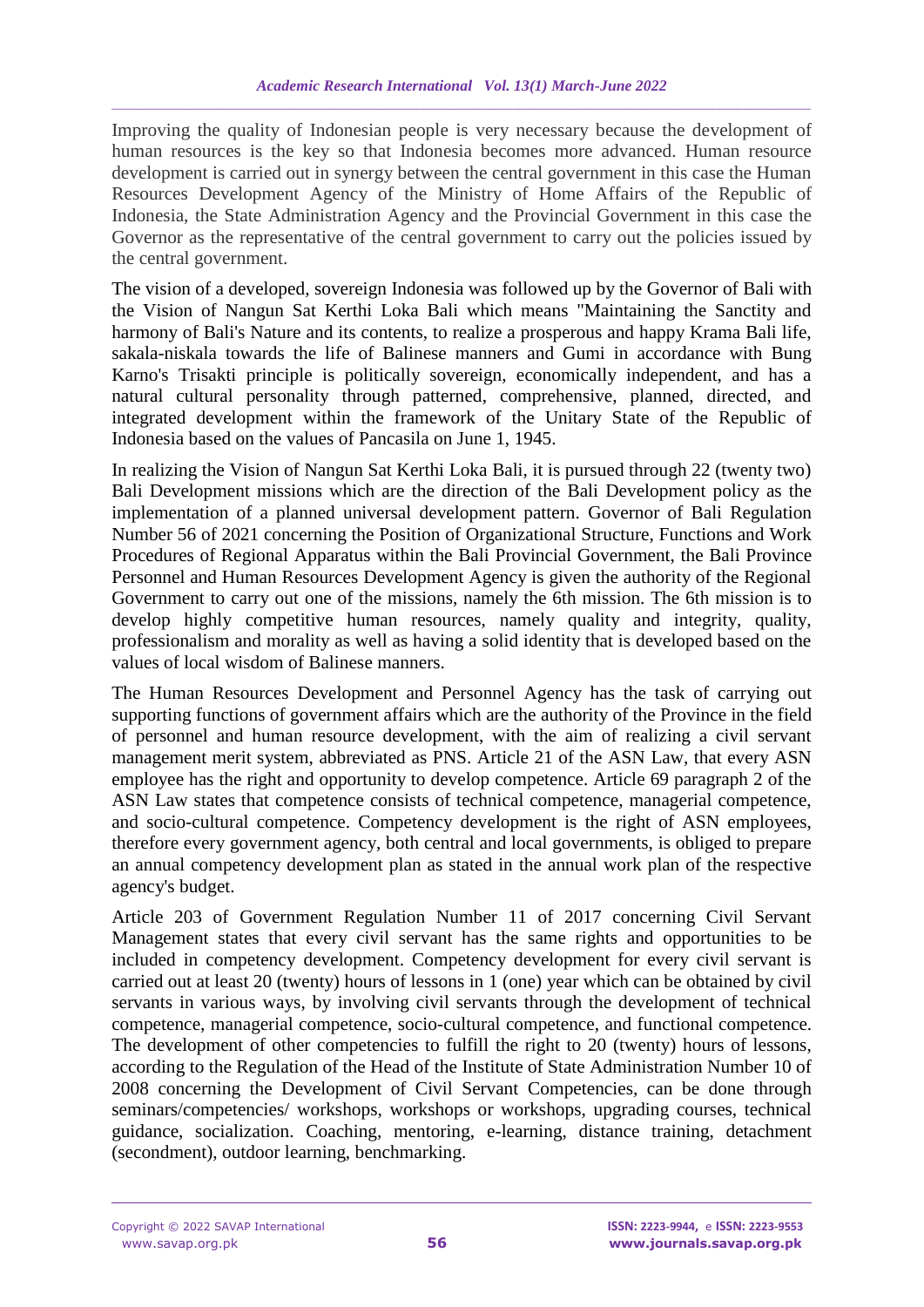ASN employees in developing their careers must also meet other competency requirements, which must be possessed, namely the development of government competencies in accordance with the level of position. ASN employees must participate in the development of government competencies as confirmed by Article 233 of Law Number 23 of 2014 concerning Regional Government which is abbreviated as the Regional Government Law. Article 233 paragraph (1) confirms that ASN employees who occupy the position of regional heads must meet the technical, managerial and socio-cultural competency requirements. Furthermore, Article 233 paragraph (2) states that in addition to meeting the competencies as referred to in paragraph (1), every ASN employee who occupies the position of Head of Regional Apparatus must meet government competence. ASN employees who meet government competency requirements apply mutatis mutandis to ASN employees who occupy administrator and supervisory positions, must also meet government competency requirements. Regulations related to government competence as mandated by Article 233 paragraph (4) of the Law on Regional Government, the issuance of Minister of Home Affairs Regulation Number 108 of 2017 concerning Government Competence.

The Bali Province Personnel and Human Resources Development Agency in accordance with Bali Governor Regulation Number 56 of 2021 concerning the Position of Organizational Structure, Functions and Work Procedures of Regional Apparatuses within the Bali Provincial Government and Governor Regulation Number 59 of 2021 concerning the Second Amendment to Governor Regulation Number 59 of 2019 concerning the Establishment UPTD within the Bali Provincial Government, in this case the UPTD HR Competency Development of the Bali Province Personnel and Human Resources Development Agency, the implementation of Government Competency Development has not been explicitly regulated in the organizational structure of the Bali Province Personnel and HR Development Agency. Further regulation regarding competency development needs to be strictly regulated, the field that organizes Government competency development.

Based on this background, the authors are interested in raising the title of Juridical Aspects of Regulation of Government Competency Development in accordance with the Position Levels for ASN Employees in the Bali Province Government.

## **RESEARCH METHOD**

The type of research is normative legal research or library law research. Legal research literature is usually called "Legal Research" or legal Research Instruction.

## **REVIEW OF RELATED LITERATER**

## **Definition of Competency Development**

The 2020-2024 reform demands more competent ASN employees. Competence in this case can be measured by the ability of ASN employees in carrying out their duties and functions in accordance with the provisions of the applicable laws and regulations. The ability of ASN employees in providing good service to the community/customers and assessing their integrity and honesty, to form competent civil servants. Competence consists of 3 (three) namely knowledge, skills and attitudes. Competence is a standard requirement for every ASN employee to carry out his duties and functions effectively and efficiently. Competencies possessed by ASN employees according to their duties and functions must continue to be developed in accordance with the demands of work and the needs of the community as users of public services. Competence is the ability (ability) or a person's capacity to do various tasks in a job, where this ability is determined by two factors, namely intellectual ability and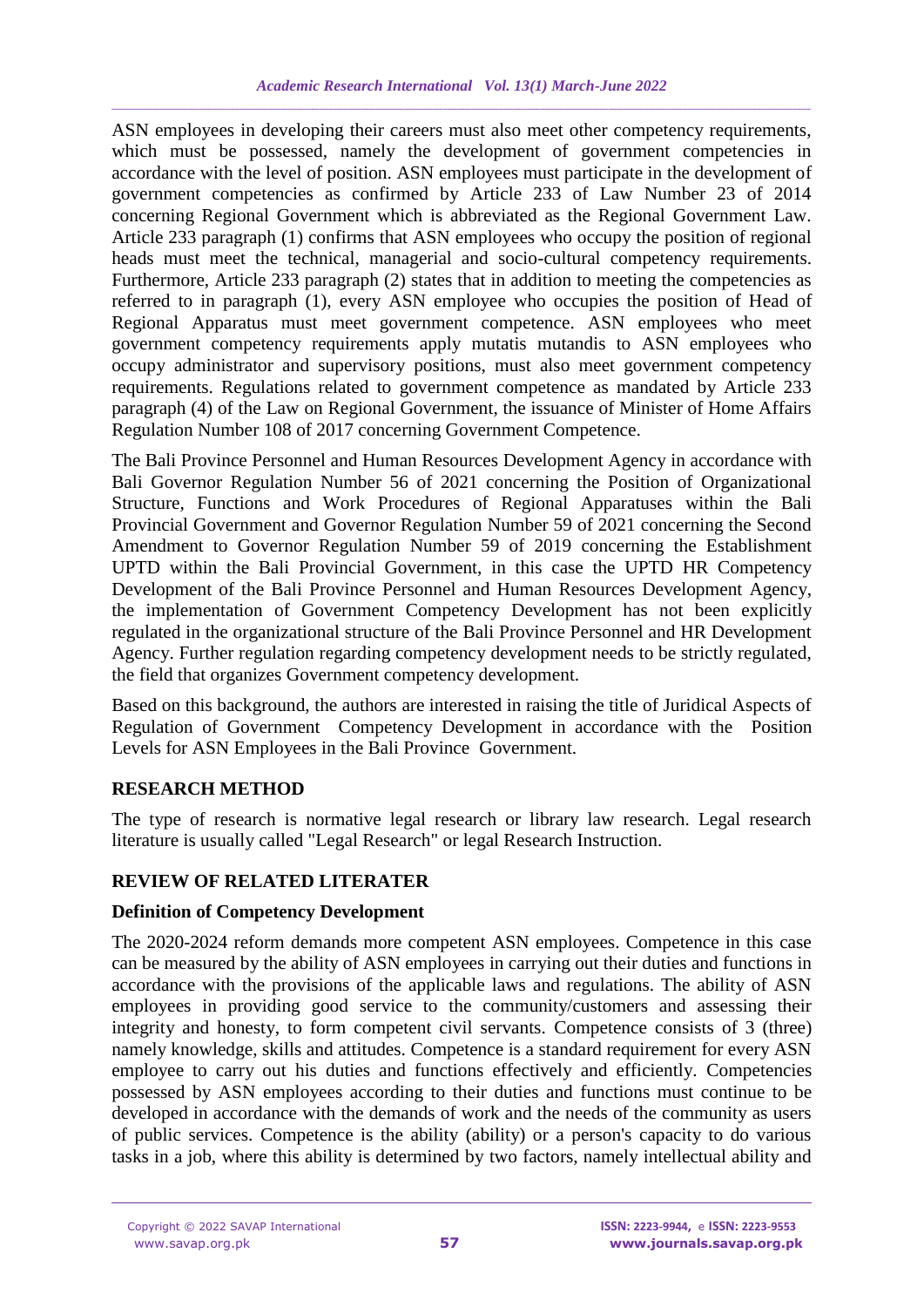physical ability. (Stephen Robbin, 2007:38).Competence is the knowledge, skills, and attitudes/behavior of a civil servant that can be observed, measured, and developed in carrying out the duties of his position as confirmed in the Regulation of the State Administration Agency Number 10 of 2018 concerning the Development of Civil Servant Competence.

Development is an effort to improve the technical, theoretical, conceptual and moral abilities of employees in accordance with the needs of the position. The purpose of development is to increase work productivity (Hasibuan: 2002: 69). Notoatmodjo (2003:4) suggests that human resource development is a process of planning education, training and managing personnel or employees to achieve optimal results. Development represents a future-oriented investment in employees and emphasizes increasing the ability to carry out new tasks in the future (Siagian, 2007: 183). Human Resources is states that human resources are various activities or activities that are directed at learning for individuals and groups. **(Stewart dan McGoldrick-1996:250)**

Competency development is an effort to fulfill the competency needs of civil servants with position competency standards and career development plans (Regulation of the Head of LAN-RI 10 of 2018). Government competence is the ability and characteristics possessed by an ASN employee which is needed to carry out government management tasks according to the level of his position within the Ministry of Home Affairs and Regional Government in a professional manner. (Permendagri RI Number 108 of 2017).

# **ANALYSIS**

The Bali Province Personnel and Human Resources Development Agency has the task of carrying out the functions of supporting government affairs which are the authority of the Province in the field of staffing and human resource development. Article 31 of the Bali Governor Regulation Number 56 of 2021 that the position of the organizational structure, duties and functions as well as the work procedures of the regional apparatus of the Bali Province Human Resources Development and Personnel Agency consists of:

- a. Head of Agency;
- b. Secretariat consist of
	- 1. General and Personnel Sub-Section,
	- 2. Substance Unit for Programming, Evaluation and Reporting
	- 3. Finance Sub Division.
- c. The Field of Procurement, Dismissal, and Personnel Information, consists of
	- 1. Planning and Procurement Substance Unit,
	- 2. Substance Unit for Dismissal and Facilitation of ASN Services
	- 3. Data Substance Unit and Information System
- d. Apparatus Development Division, consisting of
	- 1. Competency Development Substance Unit;
	- 2. Career Development Substance Unit.
	- 3. Functional Position Substance Unit.
- e. The field of mutation and promotion consists of:
	- 1. Mutation Substance Unit;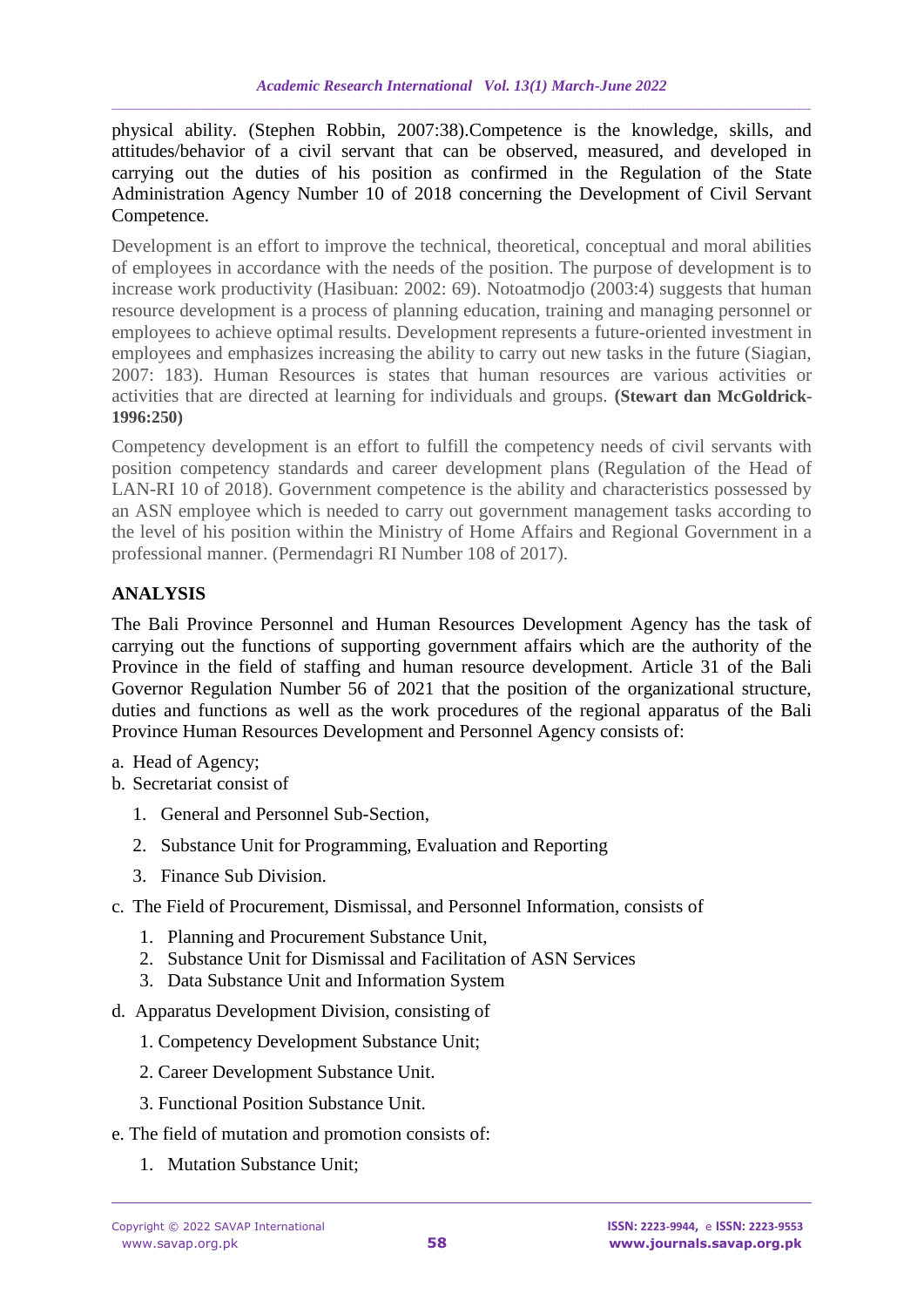- 2. Unit Substance Rank
- 3. Promotional Substance Unit.
- f. Apparatus Performance Appraisal and Award areas consist of:
	- 1. Apparatus Performance Assessment and Evaluation Substance Unit;
	- 2. Award Substance Unit;
	- 3. Disciplinary Substance Unit.
- g. Competency Certification and Institutional Management, in charge of:
	- 1. Competency Certification Substance Unit;
	- 2. Institutional Management Substance Unit and Competency Development Personnel;
	- 3. Substance Unit for Learning Resources Management and Cooperation.
	- 4. UPTD
	- 5. Functional.

The field that coordinates HR competency development is held by the Human Resources Competency Development UPTD, in accordance with the provisions of Governor Regulation Number 59 of 2021 concerning the Second Amendment to Governor Regulation Number 59 of 2019 concerning the Establishment of Regional Technical Implementation Units within the Bali Provincial Government. The structure of the UPTD Human Resources Competency Development consists of:

- 1. Head of Sub Division of Administration
- 2. Head of Technical and Functional Development Section
- 3. Head of Managerial and Cadre Competency Development Section

The Head of UPTD HR Competency Development has the following duties:

- a. Prepare plans and work programs for UPTD;
- b. Coordinate the work program of Sub Divisions and Sections;
- c. Coordinate the Head of Sub Division, Head of Section, and functional officials;
- d. Guiding and giving instructions to the Head of Sub-Division, Head of Section, and subordinates in accordance with the guidelines and provisions of the Legislation;
- e. Assessing the work performance of subordinates;
- f. Coordinate the preparation of the budget/financing of activities at the UPTD to be submitted to the Head of the Agency through the Secretary of the Agency;
- g. Coordinate the results of monitoring, evaluation and reporting of the results of the implementation of activities in the UPTD every month, quarter, semester, and yearly to be submitted to the Head of the Agency through the Secretary of the Agency;
- h. Preparing and compiling materials for technical policies on institutional management, including the implementation of bureaucratic reform, institutional accreditation, institutional service standards, Institutional Standards and Procedures (SOP) and other institutional standards;
- i. Inventory of innovation results of training alumni;
- j. Conducting post/impact evaluation of training;
- k. Prepare annual calendars, journals/magazines, and agency profiles;
- l. Coordinate the management of HR development;
- m. Formulating policy materials for human resource development cooperation;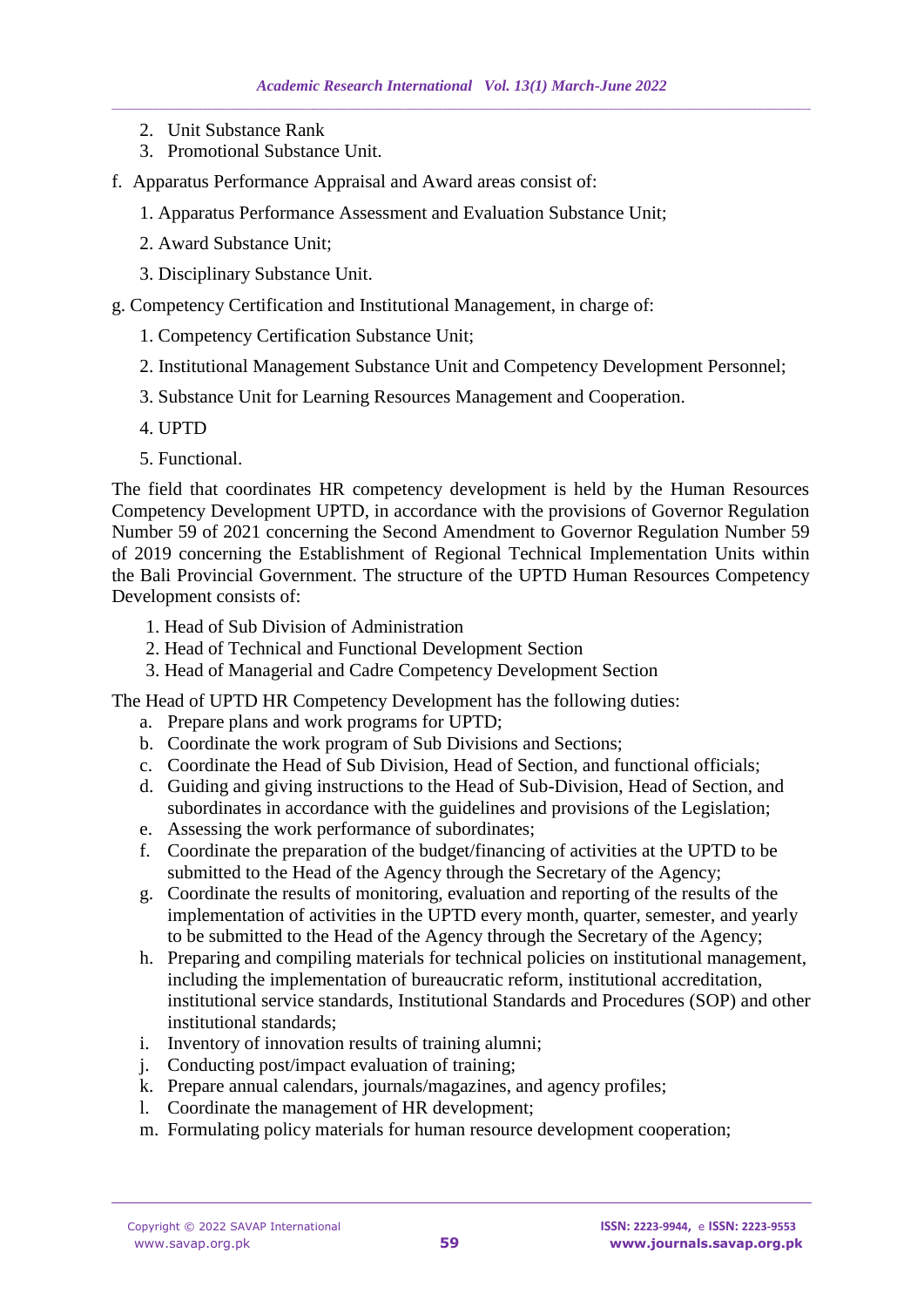- n. Coordinate monitoring, evaluation, and preparation of reports on the implementation of the HR Competency Development UPTD program;
- o. Coordinate the implementation of tasks with related functions;
- p. Implement the internal control system;
- q. Carry out other official duties assigned by superiors in accordance with the guidelines and provisions of the legislation; andReport the results of the implementation of duties to the Head of the Agency through the Secretary of the Agency.

The Head of the Technical and Functional Competency Development Section, has the following duties:

- a. Prepare plans and work programs for the Section;
- b. Guiding and giving instructions to subordinates in accordance with the guidelines and provisions of the Legislation;
- c. Assessing the work performance of subordinates;
- d. Prepare budget/financing activities in the Section to be submitted to the Head of the UPTD through the Head of the Administrative Sub-Section;
- e. Monitoring, evaluating and reporting the results of the implementation of activities in the Section every month, quarter, semester, and year to be submitted to the Head of UPTD
- f. Carry out the implementation of technical competency development for ASN and non ASN based on the guidelines and provisions of the Laws and Regulations;
- g. Carry out the implementation of functional officer competency development for ASN based on the guidelines and provisions of the Laws and Regulations;
- h. Implement and be responsible for the implementation of socio-cultural competence development for ASN and non ASN.
- i. Facilitating the deepening of duties for the leaders and members of the Regency/Municipal DPRD;
- j. Coordinate the implementation of tasks with related functions;
- k. Implement the internal control system;
- l. Carry out other official duties assigned by superiors in accordance with the guidelines and provisions of the legislation;
- m. Report the results of the implementation of tasks to the Head of UPTD.

The Head of the Managerial and Cadre Competency Development Section has the following duties:

- a. Prepare plans and work programs for the Section;
- b. Guiding and giving instructions to subordinates in accordance with the guidelines and provisions of the Legislation;
- c. Assessing the work performance of subordinates;
- d. Prepare budget/financing activities in the Section to be submitted to the Head of the UPTD through the Head of the Administrative Sub-Section;
- e. Monitoring, evaluating and reporting the results of the implementation of activities in the Section every month, quarter, semester, and yearly;
- f. Carry out the implementation of competency development for CPNS and cadre Basic Training based on the guidelines and provisions of the Laws and Regulations;
- g. Carry out the implementation of the development of Leadership Competencies, High Leadership Positions, Administrators and Supervisors;
- h. Coordinate the implementation of tasks with related functions;
- i. Implement the internal control system;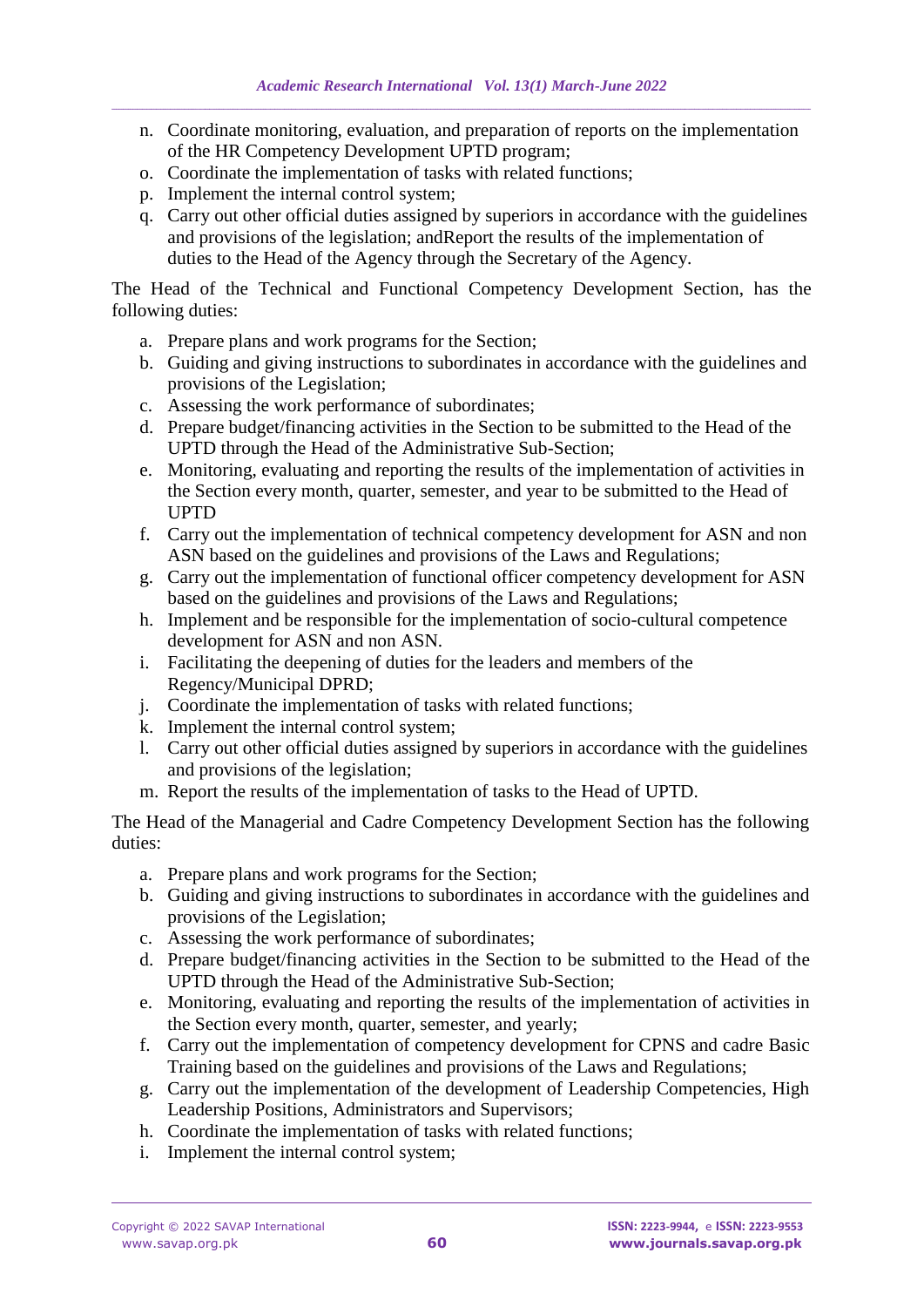- j. Carry out other official duties assigned by superiors
- k. Report the results of the implementation of tasks to the Head of UPTD.

| <b>POSITION</b>   | IV/e | IVM          | IV/c | IV/b           | IV/a       | III/d       | III/c          | III/b          | III/a | II/d         | II/c | I/c            | <b>Total</b> |
|-------------------|------|--------------|------|----------------|------------|-------------|----------------|----------------|-------|--------------|------|----------------|--------------|
| <b>Struktural</b> |      | $\mathbf{1}$ |      | 5              |            | 7           | $\overline{4}$ |                |       |              |      |                | 17           |
| Fungisonal        | 2    | 5            | 3    | $\overline{4}$ | $7\degree$ | 13          | 6              | $\overline{4}$ | - 6   |              |      |                | 50           |
| Pelaksana         |      |              |      |                |            | $2^{\circ}$ | 9              | 35             | 13    | 2            | 7    | $\overline{1}$ | 69           |
| <b>Total</b>      | 2    | 6            | 3    | 9              | 7          | 22          | -19            | 39             | 19    | $\mathbf{2}$ | 7    | -1             | 136          |

**Table 1. Civil Servant of the Human Resources Development Agency for Bali Province**

The types of competency development as regulated in the ASN Law consist of:

- a. Technical competence as measured by the level and specialization of education, functional technical training and technical work experience.
- b. Managerial competence as measured by education level, structural or managerial training and leadership experience.
- c. Socio-cultural competence as measured by work experience is related to a pluralistic society in terms of religion, ethnicity and culture so that they have national insight.

| Table 2. Managerial Competency Development in 2021 |
|----------------------------------------------------|
|----------------------------------------------------|

| <b>Training Name</b>                       | <b>Implementation date</b>                              |  |  |  |  |
|--------------------------------------------|---------------------------------------------------------|--|--|--|--|
| National Leadership Training Tk. II        | 4 June to 21 September 2021                             |  |  |  |  |
| Class 1 Administrator Leadership Training  | 2 March to 27 June 2021                                 |  |  |  |  |
| Class II Administrator Leadership Training | 26 August to 30 November 2021                           |  |  |  |  |
| Class 1 Supervisory Leadership Training    | 23 February to 12 June 2021                             |  |  |  |  |
| Class II Supervisory Leadership Training   | 7 April to 30 July 2021<br>4 August to 26 November 2021 |  |  |  |  |
| Class III Supervisory Leadership Training  |                                                         |  |  |  |  |

To fulfill the competency development obligation of 20 hours of lessons for ASN employees, in addition to developing technical, managerial, socio-cultural competencies, work practices in agencies and exchanges between civil servants and private employees. Competency development through work practices in agencies and exchanges between civil servants and private employees coordinated by the State Administration Agency and the State Civil Service Agency

Various other competency developments have been regulated in the Regulation of the Head of the State Administration Number 10 of 2008 concerning the Competence Development of Civil Servants. PNS competency development can be carried out in two forms, first, competency development which emphasizes the face-to-face learning process in the classroom and competency development through on-the-job learning and/or learning outside the classroom. The form of competency development carried out through activities that emphasize the face-to-face learning process in the classroom can be carried out through channels including structural leadership training, managerial training, technical training,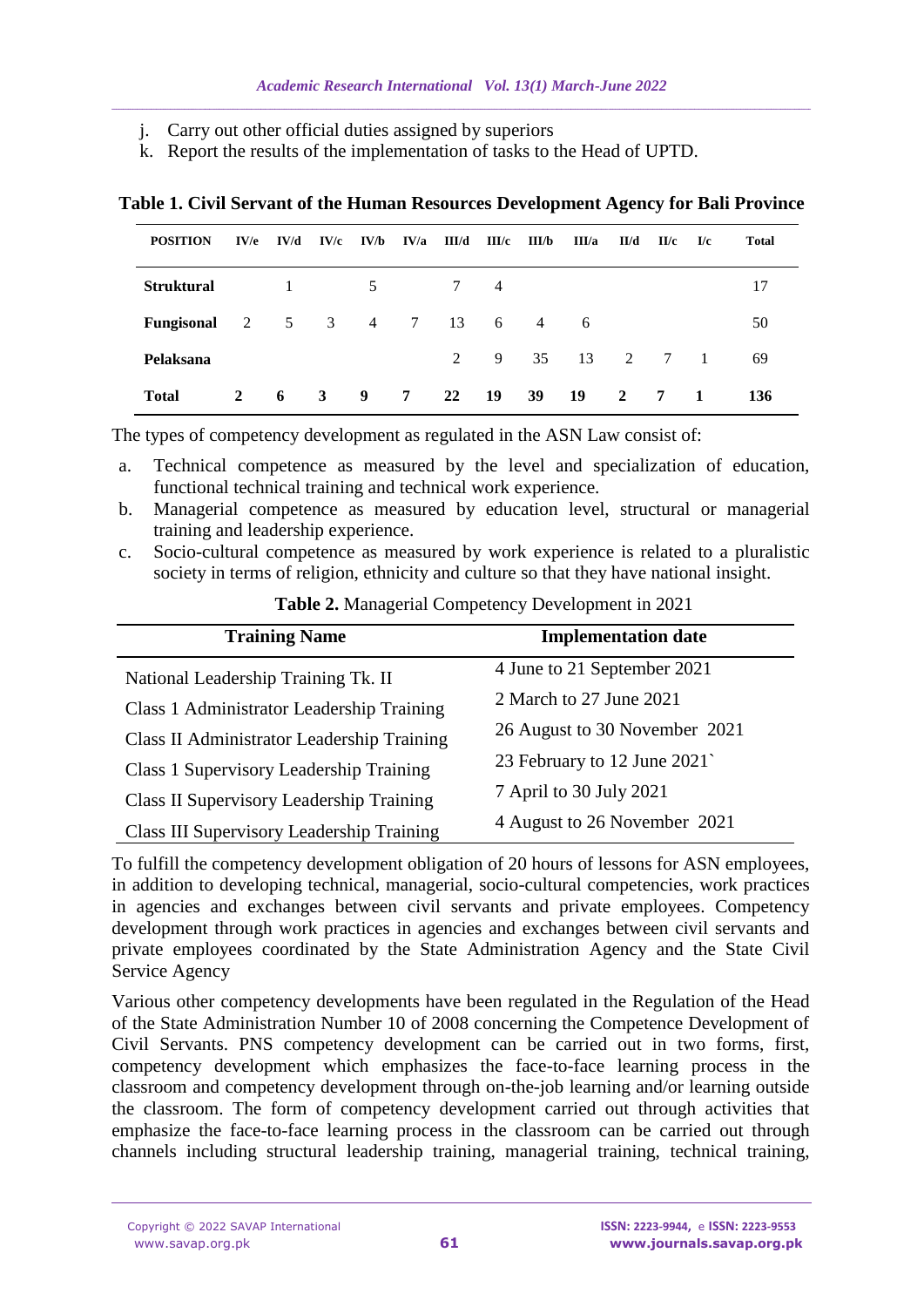functional training, socio-cultural training, seminars/conferences/selections, workshops or workshops, courses, upgrading, technical guidance, socialization, competency development pathways in other forms of classical training. Second, the form of competency development is carried out through activities that emphasize the learning process of work practices and/or learning outside the classroom. Forms of competency development through channels include coaching, mentoring, e-learning, distance training, detachment (secondment), outdoor learning (outbound), benchmarking (benchmarking), exchanges between civil servants and private employees/State-owned enterprises, agencies regionally owned enterprises, selfdevelopment, community of practices, workplace guidance, internships/work practices, competency development pathways in the form of other non-classical training.

The forms of Government competency development as referred to in Article 36 of the Regulation of the Minister of Home Affairs Number 108 of 2017 include education, training, mentoring, mentoring, apprenticeship, consultation and counseling, seminars and workshops, courses, upgrading, electronic and distance learning, debriefing/orientation assignments, deepening of tasks; and other competency development. The forms of government competence that have been carried out in 2019 are in the form of education and training known as Education and Training of Domestic Government Leadership in collaboration between the Bali Province HR Development Agency and the Ministry of Home Affairs' HR Development Agency.

Competency development of ASN employees in accordance with Bali Governor Regulation Number 7 of 2020 concerning One Stop Human Resource Competence Development within the Bali Provincial Government includes training, orientation, technical guidance, and socialization, workshops, and Focuss Group Discussions, workshops, seminars, and lectures , internship, coaching and mentoring, competency test.

## **The Importance of Government Competence for Civil Servants**

Government competence is the ability and characteristics possessed by ASN employees in the form of knowledge, skills and behavioral attitudes needed in carrying out their duties. Government competence for ASN employees so that these ASN employees can carry out their duties professionally, effectively and efficiently. (Regulation of the Minister of Home Affairs Number 108 of 2017). Article 69 of the ASN Law as mentioned above that civil servant career development is carried out based on qualifications, competencies, performance appraisals, and the needs of government agencies. The competencies referred to include technical, managerial and socio-cultural competencies.

Article 233 of Law Number 23 of 2014 concerning Regional Government, that ASN employees must meet the requirements of technical, managerial and socio-cultural competence, in addition to meeting these competency requirements, every Head of Regional Apparatus is obliged to fulfill government competence. These provisions apply mutatis mutandis and apply to officials who occupy positions under them must also meet government competence. Regulations related to the development of Government competence as mandated by Article 233 paragraph (4) of the Regional Government Law have been regulated in accordance with the Minister of Home Affairs Regulation Number 108 of 2017. Furthermore, Article 2 of the Regulation of the Minister of Home Affairs Number 108 of 2017 that ASN Employees occupying high leadership positions, administrators and supervisory positions in the Regional Apparatus must meet the requirements of technical competence, managerial, socio-cultural, and government competence.

The government competency development program that was carried out before the merger of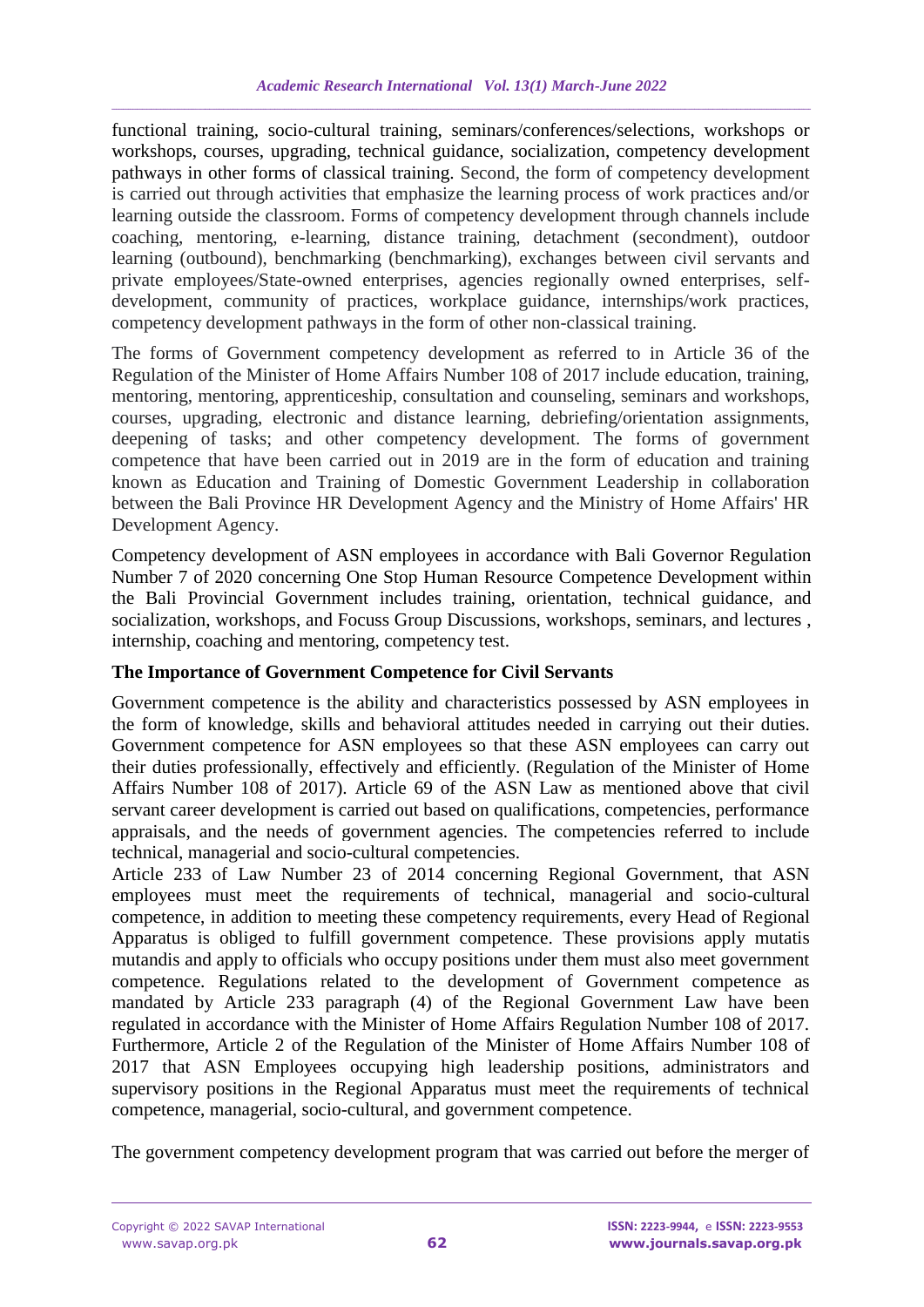the Bali Provincial Personnel Board and the Bali Province Human Resources Development Agency was Education and Training of Domestic Government Leadership. The program is still limited to Widyaiswara and some structural officials in 2018. The Training of Facilitator (TOF) Education and Domestic Government Leadership Training Program is organized by the Bali Province Human Resources Development Agency in collaboration with the Human Resources Development Agency of the Ministry of Home Affairs. The Human Resources Development Agency of the Ministry of Home Affairs hopes that after the Widyaisawara and several structural officials who have attended TOF Education and Training of Domestic Government Leadership, in this case the Provincial Human Resources and Human Resources Development Agency can plan Education and Training Programs for Domestic Government Leadership for Employees ASN to participate in Education and Training of Domestic Government Leadership in accordance with the level of position.

The development of government competence in the form of the Domestic Government Leadership Education and Training Program, which has been followed by ASN employees according to the level of position, according to applicable regulations, is followed up with a government competency test to obtain a certificate of government competence. ASN employees are said to be competent, as evidenced by a government competency certificate. The government competency certificate is one of the requirements for occupying positions in regional apparatus and career development of ASN employees in the regions as referred to in Article 3 paragraph (1) of the Regulation of the Minister of Home Affairs Number 108 of 2017.

The government competency test is carried out by the field of competency certification and institutional management of the Bali Province Personnel and Human Resources Development Agency. Meanwhile, the field that organizes the development of Government competence in the organizational structure has not yet been regulated which field will carry out the development of government competence. While the implementation of the development of functional, managerial, socio-cultural technical competencies in the organizational structure of the Bali Province Personnel and Human Resources Development Agency is the main task and function of the UPTD HR Competency Development, in the author's opinion the implementation of government competency development is also the task and function of the UPTD HR competency development

Based on the regulation of Law 23 of 2014 concerning Regional Government and Regulation of the Minister of Home Affairs Number 108 of 2017, all ASN employees who hold high leadership positions who lead regional apparatus and administrator positions, supervisory positions within the Ministry of Home Affairs and Provincial, Regency Governments and cities are required to participate in the development of government competence. The development of government competence aims to build the capabilities and characteristics possessed by an ASN employee to carry out government management tasks according to the level of his position in the Ministry of Home Affairs and Regional Government in a professional manner.

## **Scope and Objectives of Government Competency Development for Civil Servants.**

Elucidation of Article 233 of the Regional Government Law, government competencies to be developed include knowledge, attitudes and skills related to decentralization policies, relations between central and regional governments, general government, regional financial management, Government affairs under regional authority, regional government relations with DPRD, and governance ethics. The objective of Government Competency Development is carried out to address the competency gap between ASN employees and the competency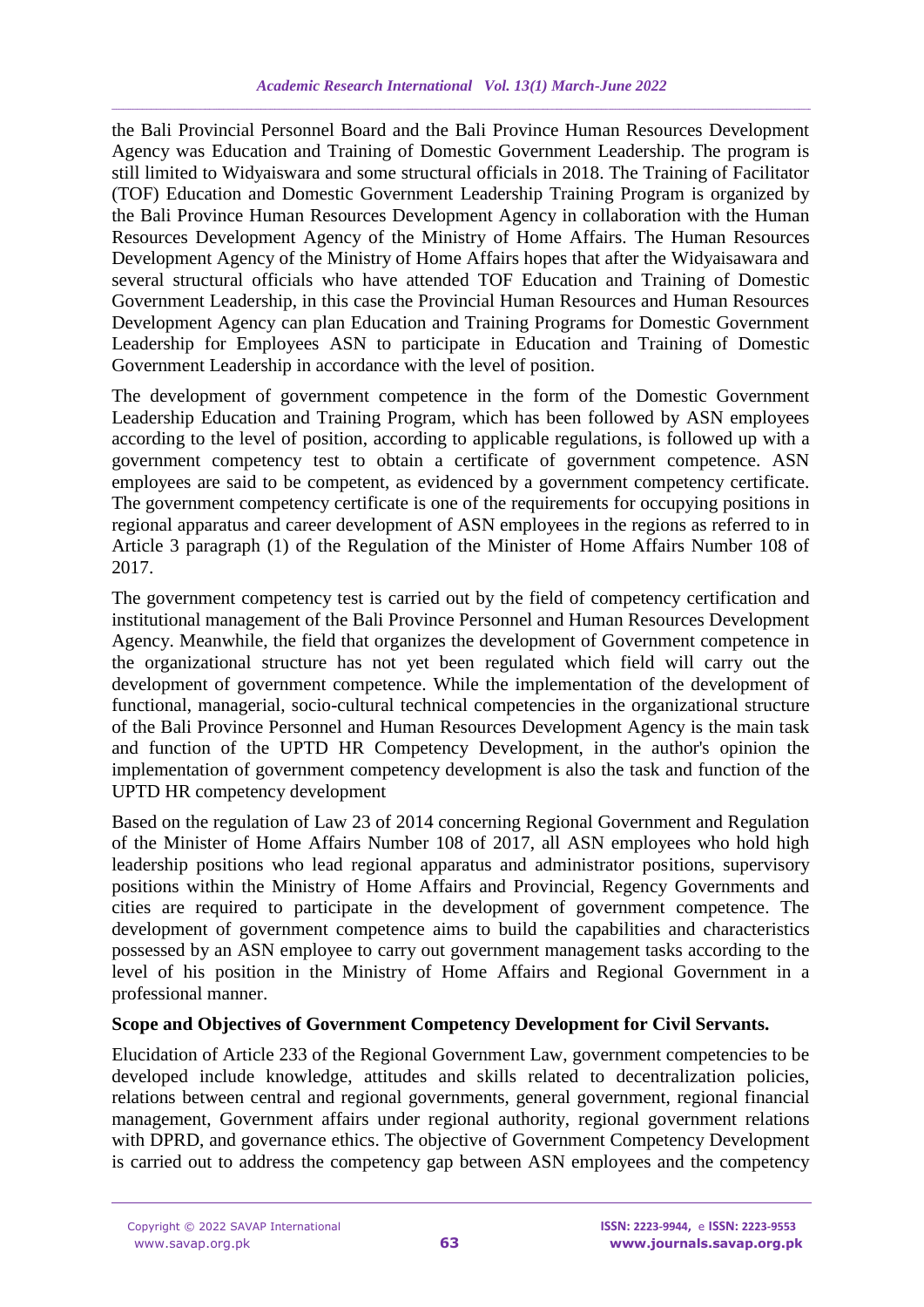standards for their positions. The form of competency development as described above is structured in various forms of government competency development, one of which is in the form of Education and Training of Domestic Government Leadership. The form of competency development as described above is structured in various forms of government competency development, one of which is in the form of Education and Training of Domestic Government Leadership. To assess the ability of government competence after the training participants follow the training material, followed by a government competency test according to the level of position of the training participants, with the aim of obtaining a certificate of government competence as one of the requirements for career development of ASN employees.

Government standards can be in accordance with the position of ASN employees, which include competency standards for implementers, government competency standards for functional positions, government competency standards for supervisory positions, overnment competency standards for administrator positions, government competency standards for primary leadership positions; and government competency standards for middle leadership positions. In accordance with Article 13 of the Regulation of the Minister of Home Affairs Number 108 of 2017 that the Government competency test is mandatory and voluntary. Mandatory government competency tests are conducted for supervisory positions, administrators, pratama high leadership positions and middle high leadership positions. While the government competency test is voluntary for implementing officials and functional officials such as Widyaiswara, Librarians, Asiparis and others.

## **Government Competency Certificate**

To implement the policy regarding the development of government competence, it is necessary to set government competency standards as a reference in the implementation of the government competency test. The competency test is to obtain government competency certification for ASN employees.

Government competency certification is the process of giving government competency certificates to ASN employees which is carried out systematically and objectively through competency tests that refer to government competency standards. Government competency certification is carried out through a government competency test. Government competency certificate is proof of written acknowledgment of the mastery of government competence given by the Regional Government Administration Certification Agency. Domestic Government Organizing Certification Agency, hereinafter abbreviated as LSP-PDN. LSP\_PDN is the implementing agency for competency testing and competency certification established by the Minister to carry out competency tests and government competency certification for ASN employees within the Provincial and District/City Governments.

Provincial LSP-PDN is the implementing agency for competency testing and competency certification established by the Governor to carry out competency tests and Government competency certification for ASN employees in the provincial and district/city governments within their territory. The government competency test is an assessment process carried out through the collection of relevant evidence to determine whether an ASN employee is competent or not at the level of office carried out by a government competency assessor. A government competency assessor is someone who has the competence and meets the requirements to conduct and/or assess government competence.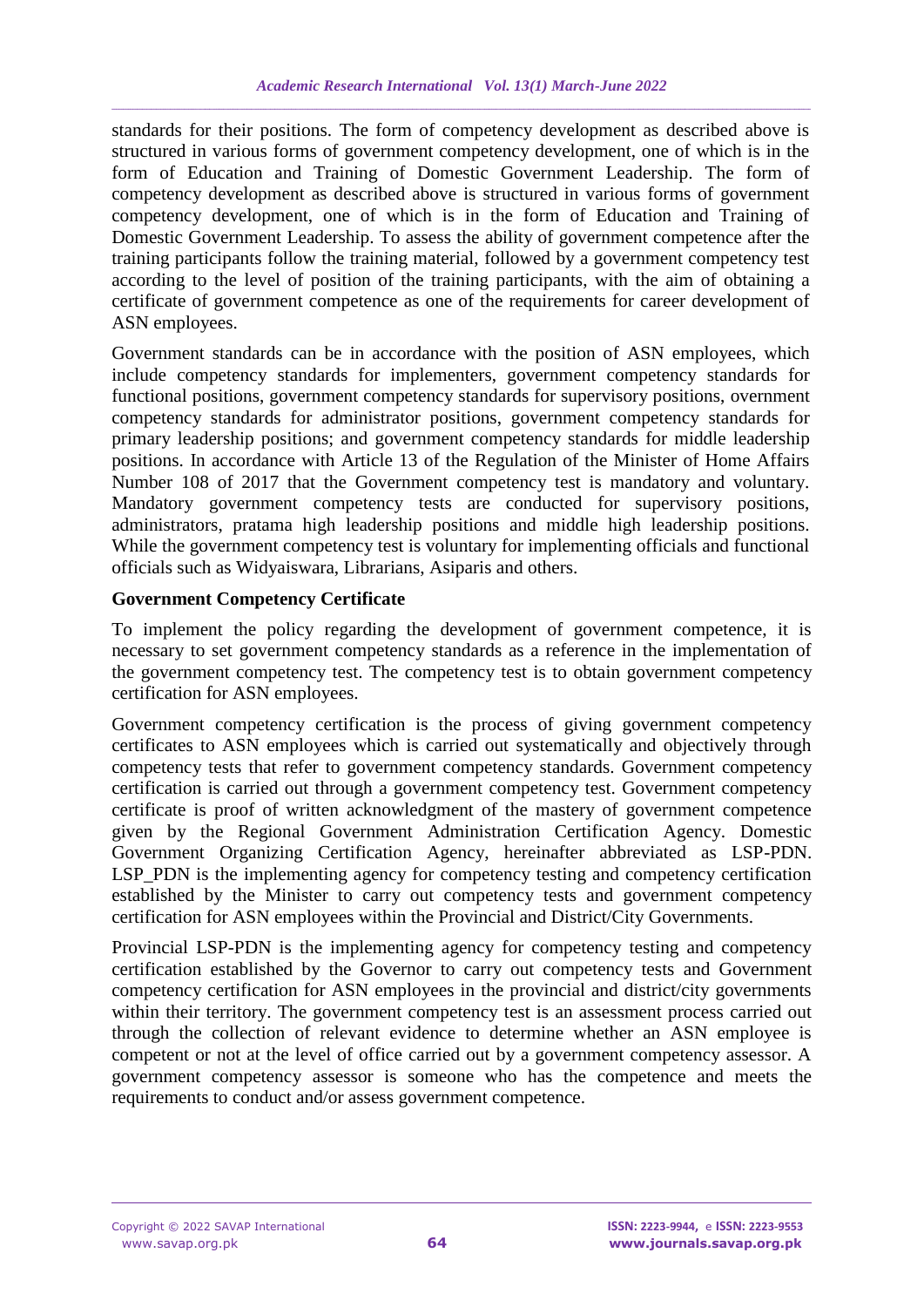## **CONCLUSION**

- a. Career development ASN employees must meet the competency requirements, both technical competence, managerial competence, socio-cultural competence. In addition to fulfilling these competency requirements, the career development of ASN employees as stipulated in Article 69 of the ASN Law, must meet the requirements for developing government competencies in accordance with Article 233 of Law Number 23 of 2014 concerning Regional Government. Government competency development is mandatory for ASN employees who occupy the position of regional heads and applies mutatis and mutandis to ASN employees holding administrator and supervisory positions, with the aim of meeting government competency standards through government competency tests. The arrangement for implementing government competency development has not been explicitly regulated in the organizational structure of the Bali Province Personnel and Human Resources Development Agency, namely in Bali Governor Regulation Number 56 of 2021 concerning the Position of Organizational Structure, Duties and Functions and Work Procedures of Regional Apparatus within the Bali Provincial Government.
- b. The form of government competency development that has been carried out by the Trainer of Training for Education and Leadership Training for Domestic Government organized by the Human Resources Development Agency of the Province of Bali in collaboration with the Human Resources Development Agency of the Ministry of Home Affairs in 2018. This is in accordance with the mandate of Law Number 23 of 2014 concerning Government regions and Regulation of the Minister of Home Affairs Number 108 of 2017 concerning Government Competence.

#### **RECOMMENDATION**

- a. There needs to be a regulation on the development of government competence in the structure of the Regional Apparatus of the Bali Province Personnel and Human Resources Development Agency, as the legal basis for implementing government competency development in the UPTD for Human Resource Competency Development.
- b. The development of government competence can be used as a condition for the career development of ASN employees, before occupying positions for regional heads and administrator positions, supervisory positions and also for functional and implementing officials.
- c. It is necessary to amend the Bali Governor Regulation Number 56 of 2021 concerning the Position of the Organizational Structure, Functions and Work Procedures of Regional Apparatus within the Bali Provincial Government, and the third amendment to the Governor's Regulation Number 59 of 2021 concerning the Second Amendment to the Governor's Regulation Number 59 of 2019 concerning the Establishment of a Technical Implementation Unit Regions within the Bali Provincial Government in terms of setting up government competence developers.